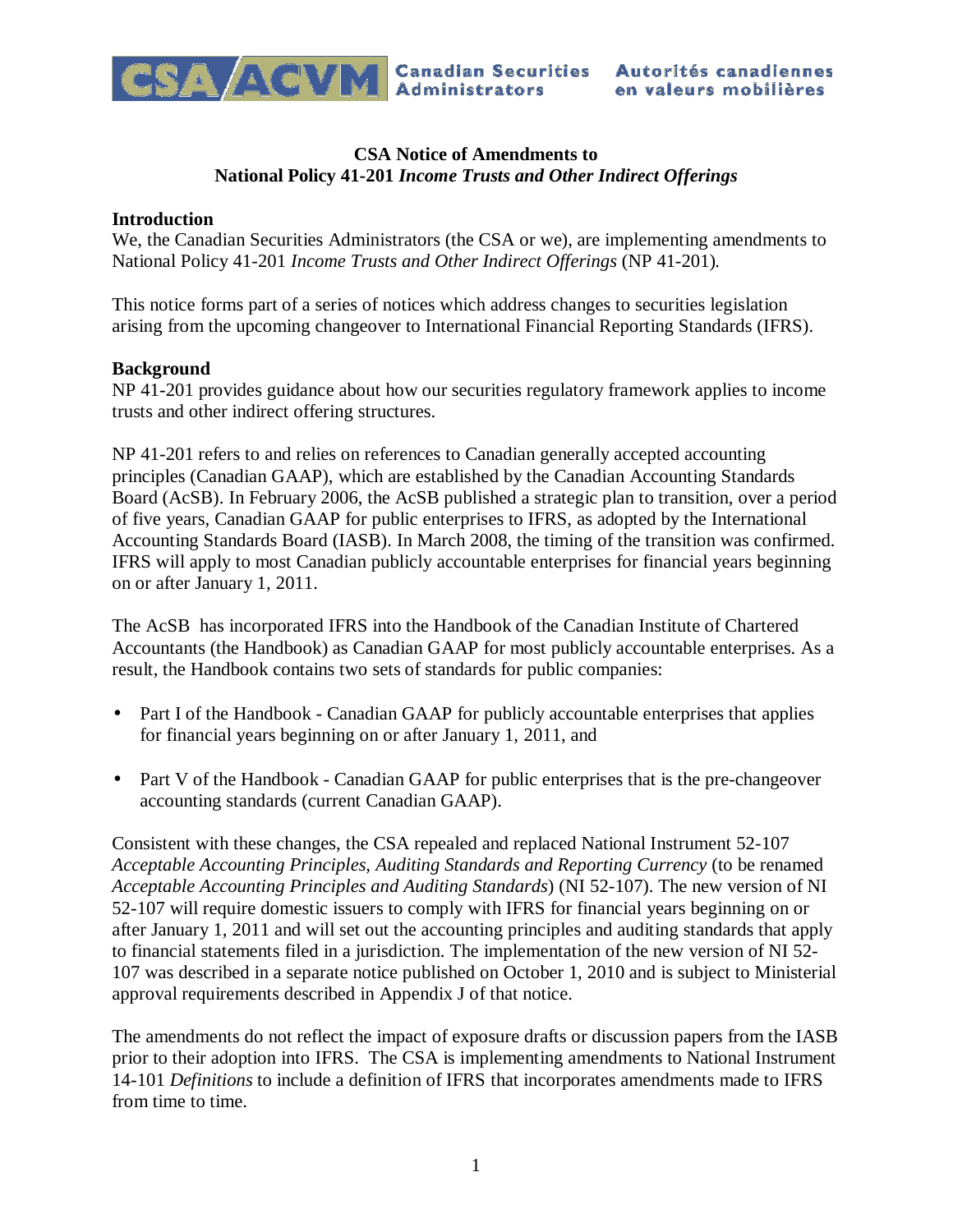NP 41-201 provides guidance on measures of cash available for distribution. This guidance is updated to reflect changes to CSA Staff Notice 52-306 *Non-GAAP Financial Measures and Additional GAAP Measures* (Staff Notice 52-306). Staff Notice 52-306 is being published concurrently with this publication.

## **Substance and Purpose of the Amendments**

The primary purpose of the amendments to NP 41-201 is to accommodate the transition to IFRS and the new version of NI 52-107 and to reflect changes to Staff Notice 52-306. The amendments replace current Canadian GAAP terms and phrases with IFRS terms and phrases and reflect changes to Staff Notice 52-306.

### **Implementation**

The amendments will come into effect on January 1, 2011, but only apply for periods relating to financial years beginning on or after January 1, 2011.

## **Questions**

Please refer your questions to any of:

Sylvie Anctil-Bavas Chef comptable Autorité des marchés financiers Phone : (514) 395-0337 ext. 4291 E-mail : sylvie.anctil-bavas@lautorite.qc.ca

Louis Auger Analyste en valeurs mobilières Autorité des marchés financiers Phone : (514) 395-0337 ext. 4383 E-mail : louis.auger@lautorite.qc.ca

Nicole Parent Analyste en valeurs mobilières Autorité des marchés financiers Phone: (514) 395-0337 ext. 4455 E-mail: nicole.parent@lautorite.qc.ca

Cameron McInnis Chief Accountant Ontario Securities Commission Phone : (416) 593-3675 E-mail : cmcinnis@osc.gov.on.ca